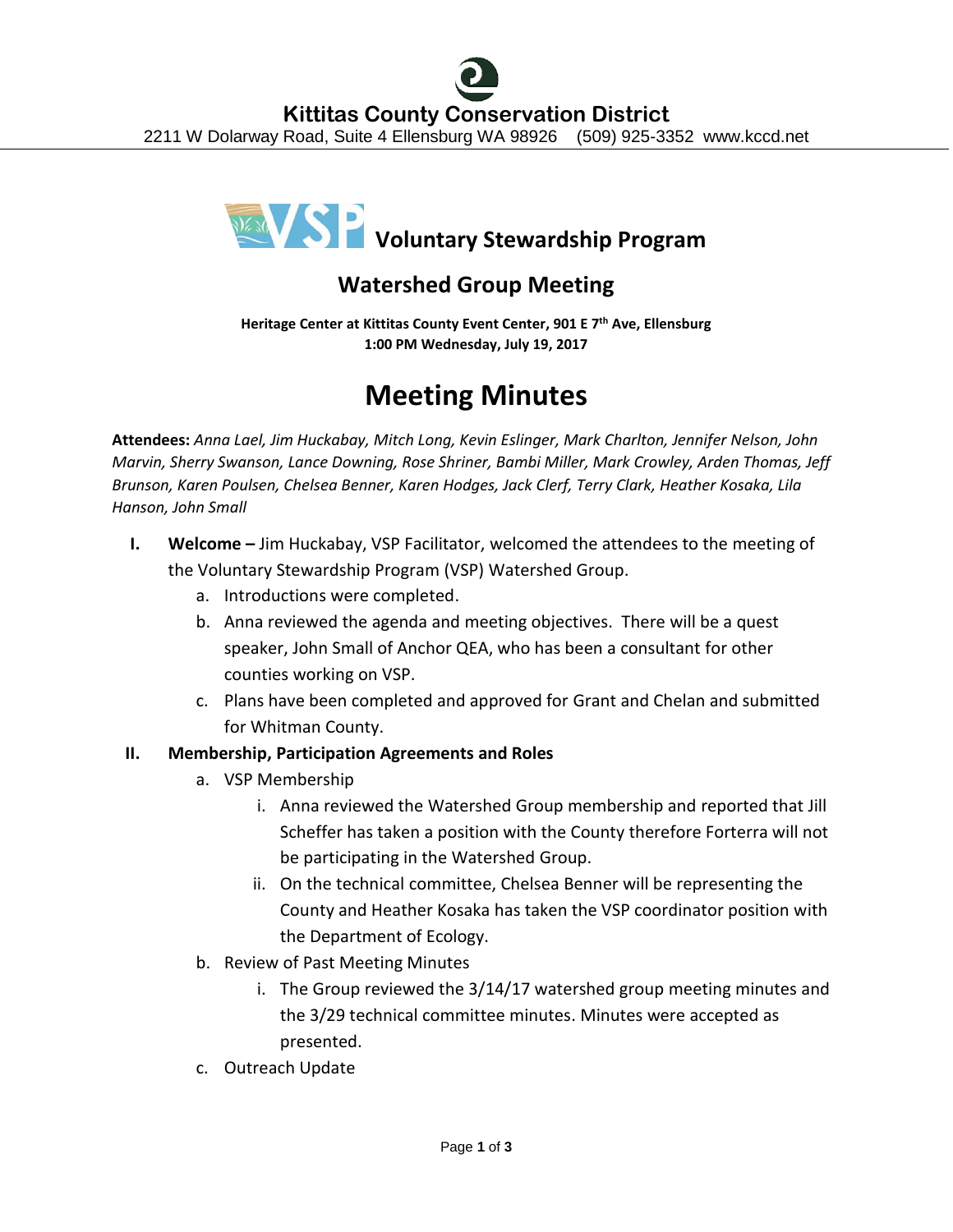- i. The KCCD website is not currently up to date, but will be shortly as Anna is working on it.
- ii. The KCCD newsletter went out this month and included information on VSP. It was mailed to residents at all rural routes in the County.

#### **III. Guest Speaker John Small, Anchor QEA**

- a. John provided an update on Work Plans from other Counties. Thurston, Chelan, Skagit and Grant Counties have been approved. The State Technical Review Panel is reviewing Whitman and Pacific Counties.
- b. Anchor QEA is currently working with Lincoln, Adams and Franklin Counties on their VSP Work Plans.
- c. John reviewed what the State Technical Panel is looking for from the VSP RCW 36.70A.720:
	- i. How the watershed group was formed
	- ii. Clear and concise benchmarks
	- iii. How the Work Plan will be implemented
- d. Grant County had an idea of what could be implemented in the future years so were specific with their benchmarks, where Whitman County took a more general and conservative approach to benchmarks.
- e. John reviewed the Work Plan contents.
	- i. They have used the Rapid Watershed Assessment (RWA) for protection and enhancement goals, benchmarks and adaptive management. John suggested listing goals generally but need to be able to hit benchmarks.
- f. John discussed implementation of the Work Plan and the different approaches Counties are taking. John noted being careful with information in the Plans as related to Public Disclosure implications. It is important to determine what information the group wants to collect and what will be publicly disclosed. The group discussed further, with Anna mentioning that Farm Plans are protected from public disclosure requests. Kevin asked if the VSP data set will be open to the public and John responded, yes.

### BREAK

g. The group returned from break, with Mark Charlton asking John about questions the State Technical Review Panels has when the Plans are presented. John responded that they are looking to see if the Work Plan elements, items A - L, meet criteria. Mark Charlton mentioned the difference between Whitman and Kittitas Counties and asked due to Kittitas's unique nature, would our County face tougher scrutiny from the Review panel. John stated not necessarily and stressed the importance of documenting the County's unique characteristics.